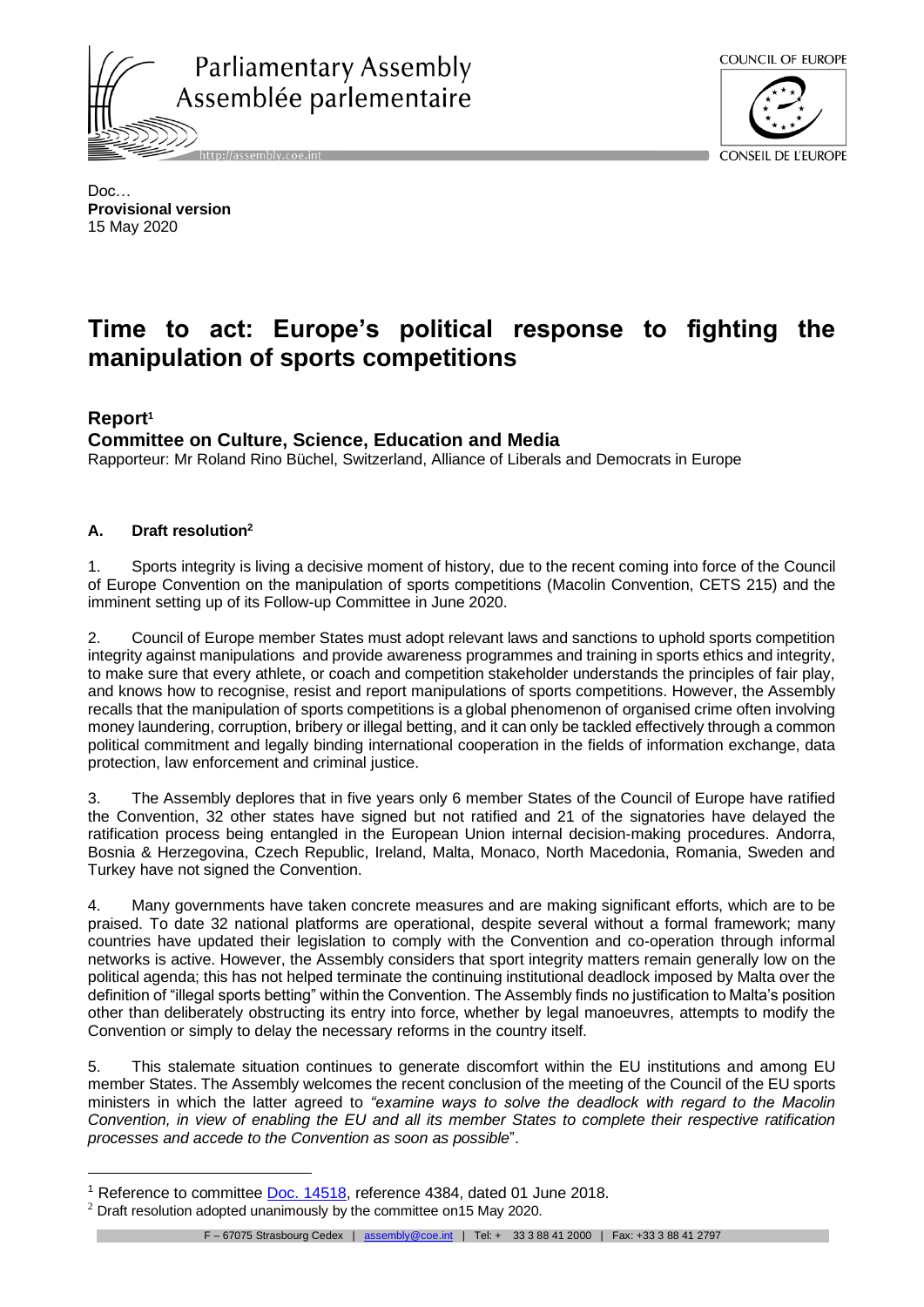6. The Assembly denounces the new attempt by Malta to amend the definition of "illegal sports betting" within the Convention under the provisions of its Article 38 as yet another tactic to win its cause and to neutralise the existing definition, thereby significantly weakening the system established by the Convention. The Assembly expresses its opposition to any move leading to amending the Convention shortly after its entry into force. It recalls that amendments to a convention, if any, should build on the experience gained through its implementation and be aimed at strengthening the system and at ensuring its consistency with evolving situations, but certainly not at weakening it. Requesting an amendment would paralyse the effective implementation of the Convention. In addition, it would challenge the Council of Europe treaty-making process and set an unfortunate precedent, which could pave the way to other possible challenges against new Council of Europe conventions after their adoption.

7. The Assembly is concerned that the prolonged deadlock seriously hampers advancing on many issues that require urgent international attention, including introducing stricter responsible sports betting regulations. It also undermines the setting-up of effective data exchange, judicial cooperation and intelligence sharing mechanisms, and it curtails the possibility to deal effectively with key issues related inter alia to transparency and conflict of interest, and to prevent abuses of a position as sponsor, data provider, integrity service provider or part-owner of a sports club or competition stakeholder to facilitate the manipulation of a sports competition or to misuse inside information.

8. Many long-term challenges remain for public authorities in addressing the manipulation of sport competitions in order to grasp the complex nature of the issues and effective approaches to combat associated crime, corruption and money laundering, working closely with others. It requires aligning sports, sports betting and national law-enforcement and judicial bodies in a collective, coherent and co-ordinated effort to tackle corruption and malpractices in sport, and for sports betting operators and regulators to design and implement concrete actions to prevent and deter those seeking criminal practices. The time to act is now. Further delays will only benefit criminal networks and undermine the values of sport, which will also jeopardize the values of democracy, the rule of law and human rights. This is particularly dangerous in the present context given the drastic impact of the Covid-19 on the financial sustainability of sports, which carries a high risk of further expansion in money laundering, illegal betting and manipulation of sport competitions.

9. In light of the above, the Assembly calls on the Council of Europe member and observer States,

9.1. as regards the ratification of the Macolin Convention, to:

9.1.1. sign and ratify the Convention without further delay, if they have not yet done so;

9.1.2. refrain from any actions that could result in weakening any provisions of the Convention and intergovernmental co-operation it promotes;

9.1.3. in particular, in the case of Malta, stop seeking new avenues to amend the definition of "illegal sports betting" enshrined in the Convention and sincerely aim at joining it to defend its positions as a fully-fledged member from within the Follow-up Committee;

9.2. as regards the implementation of the provisions of the Convention, ante or post ratification, to:

9.2.1. building upon the Macolin Roadmap, keep under review or undertake an assessment of the major threats emerging from the different types of sports manipulation in order to set key priority areas and a strategic roadmap to support the formal implementation and activity of national platforms;

9.2.2. allocate proper resources in order to make sure that national legislation on manipulation of sports competitions is effectively enforced, taking active and meaningful steps to withhold partially or all public funding from any sports organisations that do not effectively implement prevention and training programmes or apply regulations for combating manipulation of sports competitions;

9.2.3. widen the outreach and assistance provided to sport governing bodies in order to develop awareness, prevention, education and training for a wide range of participants and competition stakeholders from grassroots sport to high performance levels;

9.2.4. work with the Council of Europe Secretariat and the Convention's Follow-Up Committee to ensure national sports and sports betting integrity strategies and action plans are shared, are in line with the Convention and are feeding the activities that support the implementation of the Macolin Convention.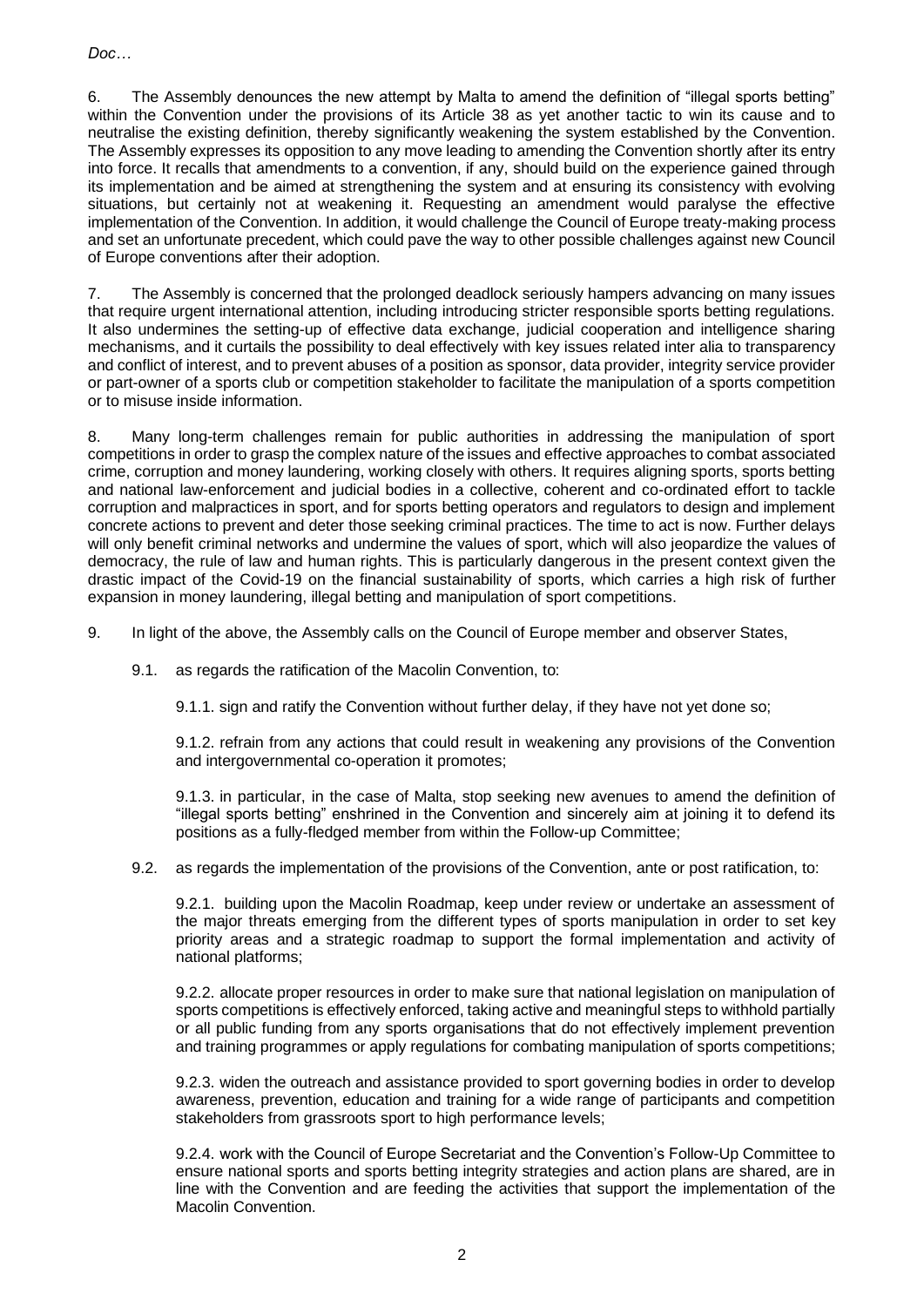10. The Assembly urges the European Union institutions to look for a rapid solution to remove the obstacles preventing EU member States to ratify the Convention so that its Follow-up Committee starts operating with a maximum of States Parties. To this end, it hopes that the European Union Chairmanship could put the issue of the ratification of the Macolin Convention on the agenda of a forthcoming COREPER I meeting, and that the European Parliament will be active in supporting a positive outcome.

11. The Assembly recalls that national parliaments have a key role to play in adopting legislation and exercising oversight over government activities, and notably in cross-border and cross-sectorial policy areas. It therefore calls upon members of relevant committees of national parliaments:

11.1. in particular of the 31 states whose governments have signed the Convention, to encourage a speedy ratification of the Convention;

11.2. of the countries that have not signed the Convention, to request the reasons for the delays or obstacles of their governments to signing the Convention and encourage them to sign.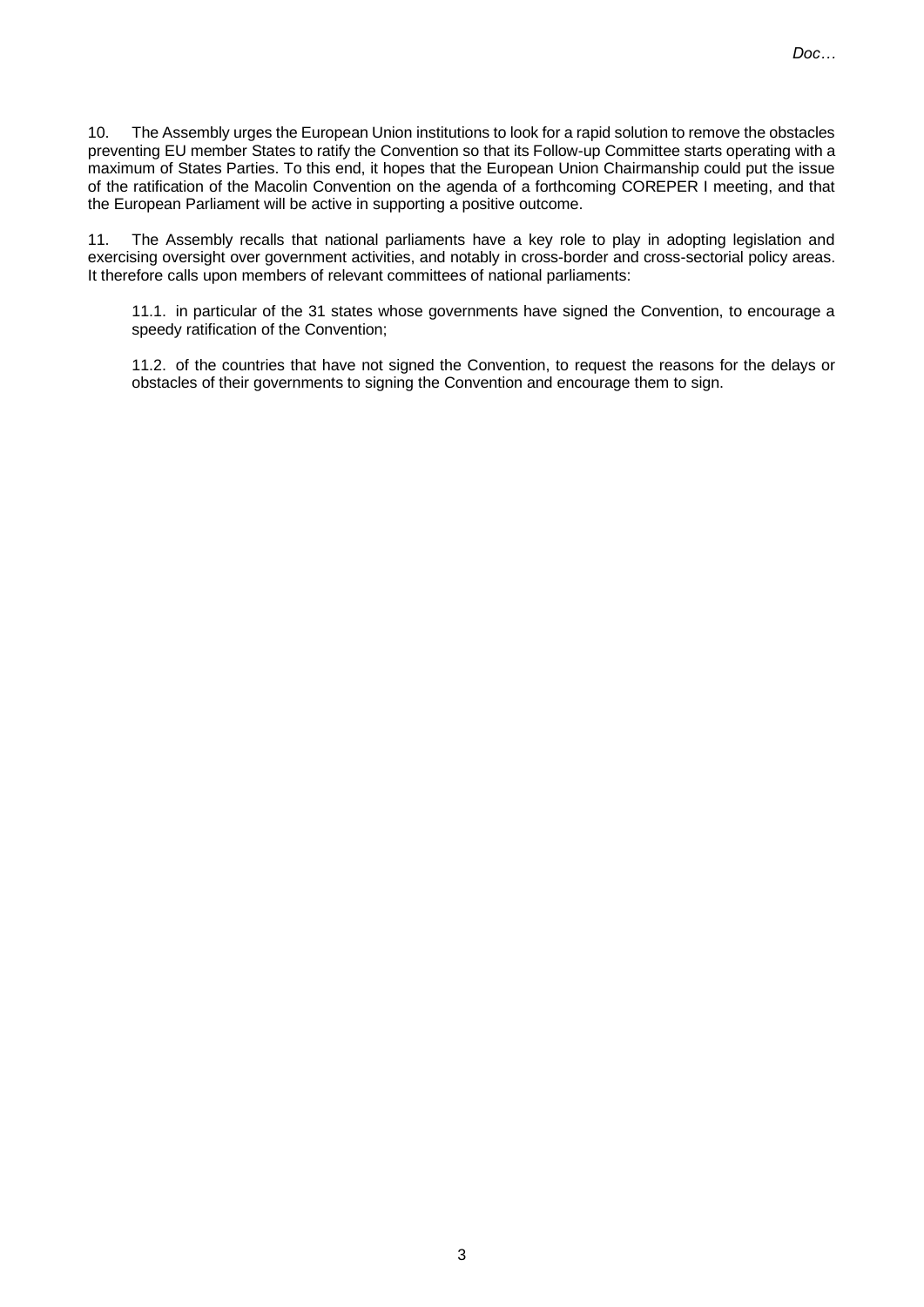# **B. Draft recommendation<sup>3</sup>**

1. Referring to its Resolution …. (2020) on Time to act: Europe's political response to fighting the manipulation of sports competitions, the Parliamentary Assembly wishes to flag the urgency to fight the ever expanding and thriving organised crime, money-laundering and illegal betting in sport, which are increasingly used by international criminal networks behind the manipulation of sports competitions at all levels and fields. Indeed, these criminal networks profit from uncontrolled betting markets, a weak culture of governance and compliance by sports governing bodies, loopholes in national legislations, and the absence of wider and stronger international data exchange and judicial cooperation able to counter them.

2. The Assembly underlines that the Council of Europe Convention on the Manipulation of Sports Competitions (Macolin Convention, CETS 215) is a unique worldwide tool providing a comprehensive framework for collectively fighting sports betting related criminal risks. Its implementation is of pivotal importance for keeping sport safe, credible and based on fair play.

3. The Assembly remains seriously concerned, however, that one single member State has managed to slow down the ratification of the Convention by using its de-facto veto powers within the Council of the European Union to block other EU member States from becoming party to the Convention. It recalls the longstanding practice of inclusiveness and participation, on an equal footing, of all Council of Europe member States in the drafting, implementation and monitoring of the Organisation's treaties. It therefore calls on the Committee of Ministers:

3.1. to encourage all member States who have so far not done so, to ratify the Macolin Convention as urgently as possible;

3.2. to allocate sufficient human and financial resources in order to extensively advocate, communicate and support the launching of new relevant convention-based and intergovernmental activities in which member States should be able to participate on an equal footing;

4. The Assembly reiterates its concern already expressed in its Recommendation 2114 (2017) on defending the acquis of the Council of Europe: 65 years of successful intergovernmental co-operation and standard setting, pointing to the fact that the reality of post-Lisbon EU competences is not reflected in the Council of Europe Statute, rules of procedure of the Committee of Ministers or of intergovernmental committees, which creates regular tensions, questions and need for legal opinions. Bearing in mind that transparency and dialogue are fundamental to effective cooperation, the Assembly invites the Committee of Ministers:

4.1. to update its texts which do not reflect the reality of EU competences, in particular the CM/Res(2011)24 on intergovernmental committees and subordinate bodies, their terms of reference and working methods, and the Committee of Ministers rules of procedure;

4.2. to draft a common agreement with the European Union which could reflect the general principles of the participation of the European Union in the Council of Europe conventions, which could set out the applicable principles and provide for general operating rules such as voting rights, speaking rights, reporting and financial arrangements;

5. The Assembly appeals to the Committee of Ministers not to open discussions on the amendment of any provisions, under Article 38, of the Macolin Convention.

<sup>&</sup>lt;sup>3</sup> Draft recommendation adopted unanimously by the committee on 15 May 2020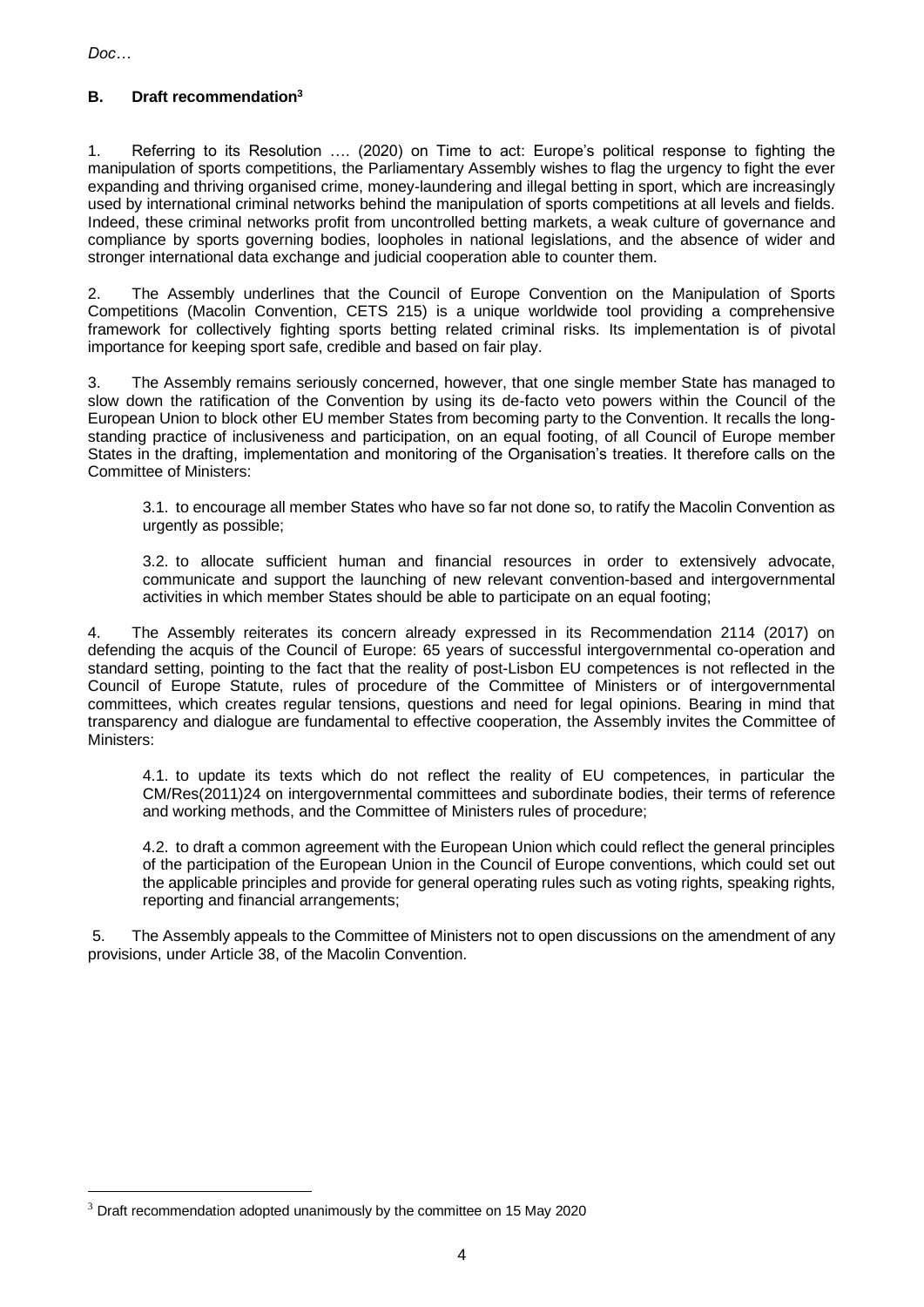#### **C. Explanatory memorandum by Mr Büchel, rapporteur**

#### **1. Introduction**

1. The manipulation of sports competitions not only constitutes a major threat which tarnishes the reputation of sport and curtails sport values but has also become a dangerous playground for transnational organised crime, including feeding terrorism. Strong political will and efficient tools are needed to fight against it in a serious and comprehensive manner.

2. Over five years have passed since the Council of Europe Convention on the Manipulation of Sports Competitions (CETS 125, 2004; hereafter the Macolin Convention<sup>4</sup>) was opened to signature and ratification. To date only seven member States - Norway (2014), Portugal (2015), Ukraine (2017), Moldova (2019), Switzerland (2019), Italy (2019) and Greece (2019)<sup>5</sup> - have ratified the Convention; 31 countries have signed it, including a non-member State, Australia. However, 10 member States<sup>6</sup> have so far ignored the Convention for one reason or another.

3. The ratification process has been seriously hampered by Malta's veto on the European Union's ratification because of a contested definition in the Convention, which hits on its national interest in gambling revenues.

4. This years-long deadlock situation must come to an end. The Convention entered into force on 1 September 2019 and the Follow-up Committee will soon start functioning as the monitoring body within its agreed mandate and scope of action. This makes it ever more important to actively promote its ratification and implementation, as a necessary step to uphold sports integrity and ethics. Together with many stakeholders, I believe there are no valid legal grounds under EU law to Malta's veto. The matter is purely political and needs a political response.

5. On 21 November 2019, the EU Council meeting of sports ministers agreed to "*examine ways, together with the Commission, to solve the deadlock with regard to the Council of Europe Convention on the Manipulation of Sports Competitions, which entered into force on 1 September 2019, in view of enabling the EU and all its Member States to complete their respective ratification processes and accede to the Convention as soon as possible*". I welcome this development and hope it will be followed by concrete steps.

6. The time to act is now: be it for the European Union, its individual member States, or the remaining 16 member States of the Council of Europe who are not bound by the EU standstill and whose representatives voted unanimously for the Assembly's Resolution 1876 (2012) on the need to combat match-fixing, which cautioned not to regard match-fixing as a minor offence and called for the "*introduction of a binding international legal instrument and of a stable co-operation platform to preserve sport's integrity and values?".* 

7. Unfortunately, the deadlock within the EU is also diverting attention from a number of matters of utmost urgency that require swift collective targeted action of the various stakeholders involved, such as the need for introducing a robust and trustworthy sports betting integrity regulatory framework, creating efficient and legally binding data exchange and intelligence sharing mechanisms, developing effective protected reporting systems in sport or settling the various issues related to transparency and conflict of interest.

8. In the chapters below, I intend to analyse the severe consequences that any further delays in finding an institutional solution within the EU bodies might bring, and to propose various avenues for consideration by both the EU and the member States. Furthermore, I endeavour to look beyond the ratification of the Convention and suggest some lines of action for the various stakeholders.

9. In the course of preparing this report, I held three committee hearings and carried out two fact-finding visits: to Switzerland in May 2019 and to Brussels and Strasbourg in February 2020. I wish to thank all the organisations and persons I met during those visits, and in particular Ms Mariya Gabriel, Commissioner for

<sup>4</sup> [https://www.coe.int/fr/web/conventions/full-list/-/conventions/treaty/215/signatures?p\\_auth=3JyI3Wbo.](https://www.coe.int/fr/web/conventions/full-list/-/conventions/treaty/215/signatures?p_auth=3JyI3Wbo)

<sup>&</sup>lt;sup>5</sup> The Hellenic Parliament ratified the Convention in November 2019; however, at the time of drafting the ratification instrument is still being prepared in the Ministry of Foreign Affairs.

<sup>6</sup> 10 member States have neither signed nor ratified: Andorra, Bosnia & Herzegovina, Czech Republic, Ireland, Malta, Monaco, North Macedonia, Romania, Sweden, Turkey.

Between 2008 – 2014, the Parliamentary Assembly adopted three match-fixing related resolutions and opinions: Resolution 1602 (2008) on the need to preserve the European Sports Model, [Resolution 1876 \(2012\)](http://assembly.coe.int/nw/xml/XRef/Xref-DocDetails-EN.asp?FileID=18264&lang=EN) on the need to combat match-fixing and [Opinion 287 \(2014\)](http://assembly.coe.int/nw/xml/XRef/Xref-DocDetails-EN.asp?FileID=20927&lang=EN) on the draft Council of Europe convention on the manipulation of sports competitions.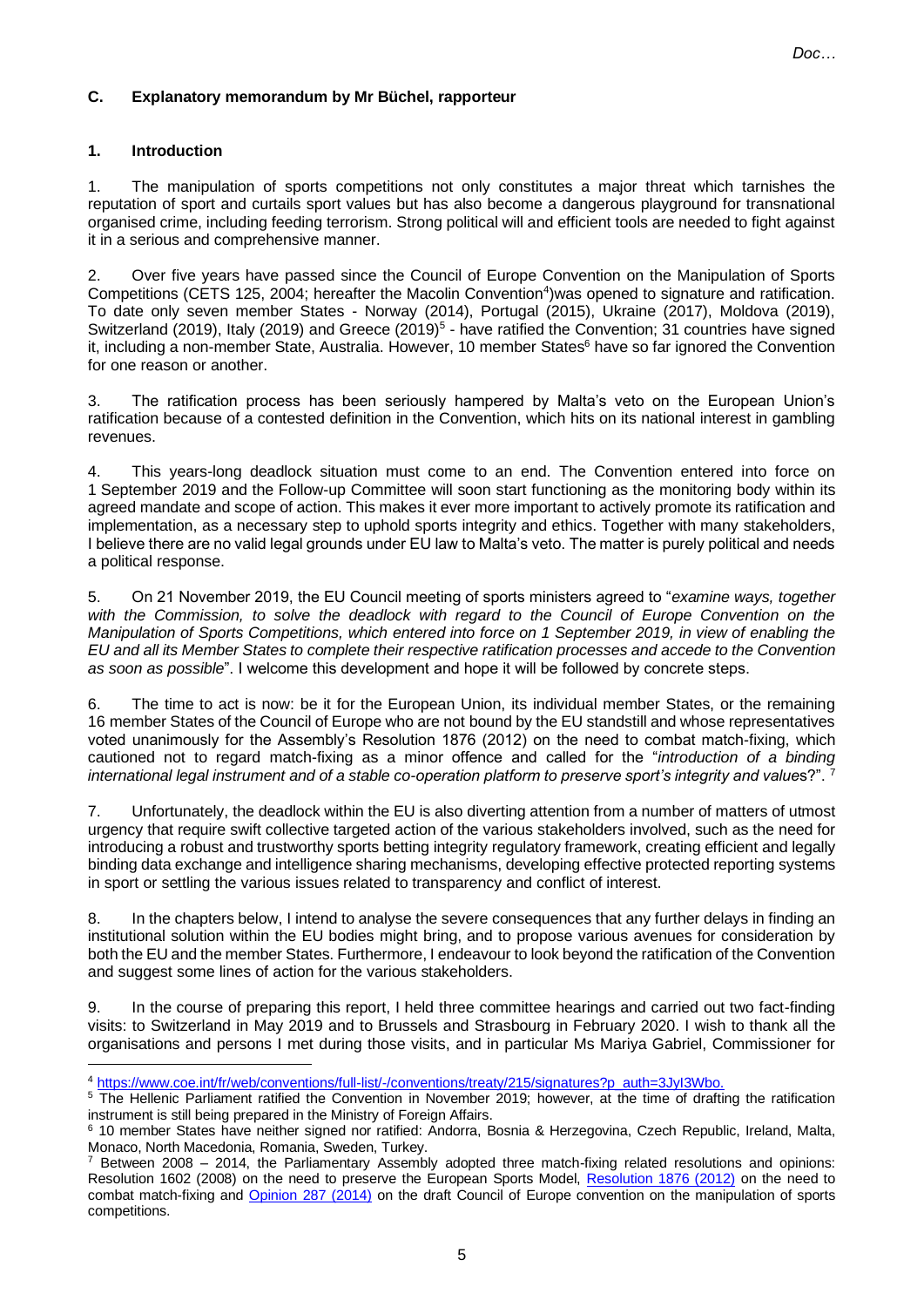Innovation, Research, Culture, Education and Youth; Mr Alexander Čeferin, President of UEFA, Mr Andreas Zagklis, Secretary General, International Basketball Federation (FIBA); Mr Vangelis Demiris, Cabinet member of Mr Margaritis Schinas, Vice-President of the European Commission for Promoting our European Way of Life; Ms Thérèse Blanchet, Director General of Legal Service of the Council of the EU; Mr Lucio Gussetti, Director of the Legal Service of the European Commission and Mr Yves Le Lostecque, Head of Sport, DG for Education, Youth Sport and Culture of the European Commission, and Mr Matthias Remund, Director of the Swiss Federal Office of Sport, for their open and constructive discussions.<sup>8</sup> I also wish to thank the many experts who took part in the committee hearings.<sup>9</sup> Finally, my special gratitude goes to Ms Gabriella Battaini-Dragoni, Deputy Secretary General of the Council of Europe for her continuous institutional support, and to Mr João Paulo Almeida, Olympic Committee of Portugal, Mr Philippe Vlaemminck, Pharumlegal, Mr Jörg Polakiewicz, CoE Director of Legal Advice and Public International Law and the team of the CoE Children's Rights and Sport Values Department for their valuable contributions to drafting this report.

## **2. Lack of political response to the growing threat**

10. Cheating in sport and manipulation of sport competitions have existed since the dawn of times<sup>10</sup> and have been embedded in the world of sports ever since. It is the advent of new technologies and expansion of the online sports betting market along with widespread betting opportunities, regulatory vulnerabilities and low awareness within a booming sports market that have heralded a new and increased dimension to this threat through illegal betting markets and organised crime.

11. Betting-related competition manipulation is a huge menace to sports integrity. Today it directly implicates organised crime and increasingly transnational criminal networks. According to Europol, betting and moneylaundering related sports corruption is among the main illegal activities of criminal groups. All main organised criminal groups in Europe<sup>11</sup> have illegal activities in the betting and sport sectors.<sup>12</sup> It is estimated that 82% of global sports bets are illegal<sup>13</sup> and more than 80% of those operators that do have a licence, are licensed in low-oversight gambling havens – in Europe, many in Malta.

12. Sports betting is not to blame per se. Nor is the possibility to place bets worldwide allowing people to engage in real-time betting in competitions held anywhere across the globe to be condemned. What is of concern is the rapid proliferation of the illegal and sometimes suspicious online betting operators (though formally legal) mostly licensed by weakly regulated gambling havens operating on a cross-border basis in jurisdictions where they have no license; and this phenomenon makes the manipulation of sports competitions the biggest single threat to the integrity of international sport.

13. The above, coupled with a number of weaknesses in the governance of sport, cooperation between public authorities, the sports movement and betting operators and fragile regulation of sports betting markets in many jurisdictions, has opened enormous opportunities for potential low risk and high-profit gains. Online

https://www.iris- rance.org/wp- [content/uploads/2017/06/PRECRIMBET\\_2017\\_FINAL.pdf.](https://www.iris- rance.org/wp- content/uploads/2017/06/PRECRIMBET_2017_FINAL.pdf)

<sup>8</sup> My gratitude also goes to Mr Alberto Colombo, EPFL; Mr Friedrich Martens, IOC, Mr Evangelos Alexandrakis, GLMS; Mr Patrik Eichenberger, COMLOT; Mr Georges Lüchinger, Sport Council, Advisory body of the Government of the Principality of Liechtenstein, FIFA Integrity and Communications teams, Mr Eric Herren, SportXray and Mr Marcello Presilla, Sportradar whom we met in May 2019 and to members of the European Parliament Sport(Inter)Group, Ms Heidi Sulander, Permanent Representation of Finland to the EU, HE Ambassador Urs Bucher, Mission of Switzerland to the EU and Mr Alvise Angelini, whom I met in February 2020. The latter visit could not have been possible without the efficient assistance of Mr Zoltan Taubner and Mr Humbert de Biolley from the CoE Office in Brussels.

<sup>9</sup> In June 2018: Mr Harri Syväsalmi, Finnish Centre for Integrity in Sports; Mr Friedrich Martens, IOC, and Mr João Paulo Almeida, Olympic Committee of Portugal (also in October 2019); in June 2019 Mr Philippe Vlaemminck, Pharumlegal, and Mr Christian Kalb, CK Consulting; in October 2019: Mr Vincent Ven, FIFA; Mr Claudio Marinelli, Interpol; Mr Corentin Segalen, ARJEL and Mr Giancarlo Sergi, Secretary General, GLMS.

 $10$  The earliest cases of match-fixing date back to the 98<sup>th</sup> Olympiad. Fraud and endemic corruption have been considered as key issues to the collapse of the Ancient Olympic Games. Mr Pierre de Coubertin is quoted to have said in 1908 that "fair play" was "in danger; and it is above all because of the development of this cancer that has been imprudently allowed to spread: the madness of […] gambling". The following is reported in Moriconi, M. and Almeida, J.P., "New opportunities for criminal networks: How digital technologies are transforming the betting industry in a globalized sports arena", published in *Codice e luoghi : Abitare le relazioni nel reale-digitale*, 2019 [http://www.meltemieditore.it/catalogo/codice-e-luoghi/.](http://www.meltemieditore.it/catalogo/codice-e-luoghi/)

<sup>11</sup> Italian mafia (particularly 'Ndrangheta, Cosa Nostra and Camorra), Chinese triads, Russian/Georgian groups, and also British and Dutch criminal groups (of various ethnic origins), and others from Turkey, the Balkans and North Africa.

<sup>12</sup> European Commission/ IRIS (the French Institute for International and Strategic Affairs), Preventing Criminal Risks Linked to the Sports Betting Market, 2017, p. 13:

<sup>&</sup>lt;sup>13</sup> European Commission/ IRIS (the French Institute for International and Strategic Affairs), Preventing Criminal Risks Linked to the Sports Betting Market, 2017,

[https://www.iris-france.org/wp-content/uploads/2017/06/PRECRIMBET\\_2017\\_FINAL.pdf.](https://www.iris-france.org/wp-content/uploads/2017/06/PRECRIMBET_2017_FINAL.pdf)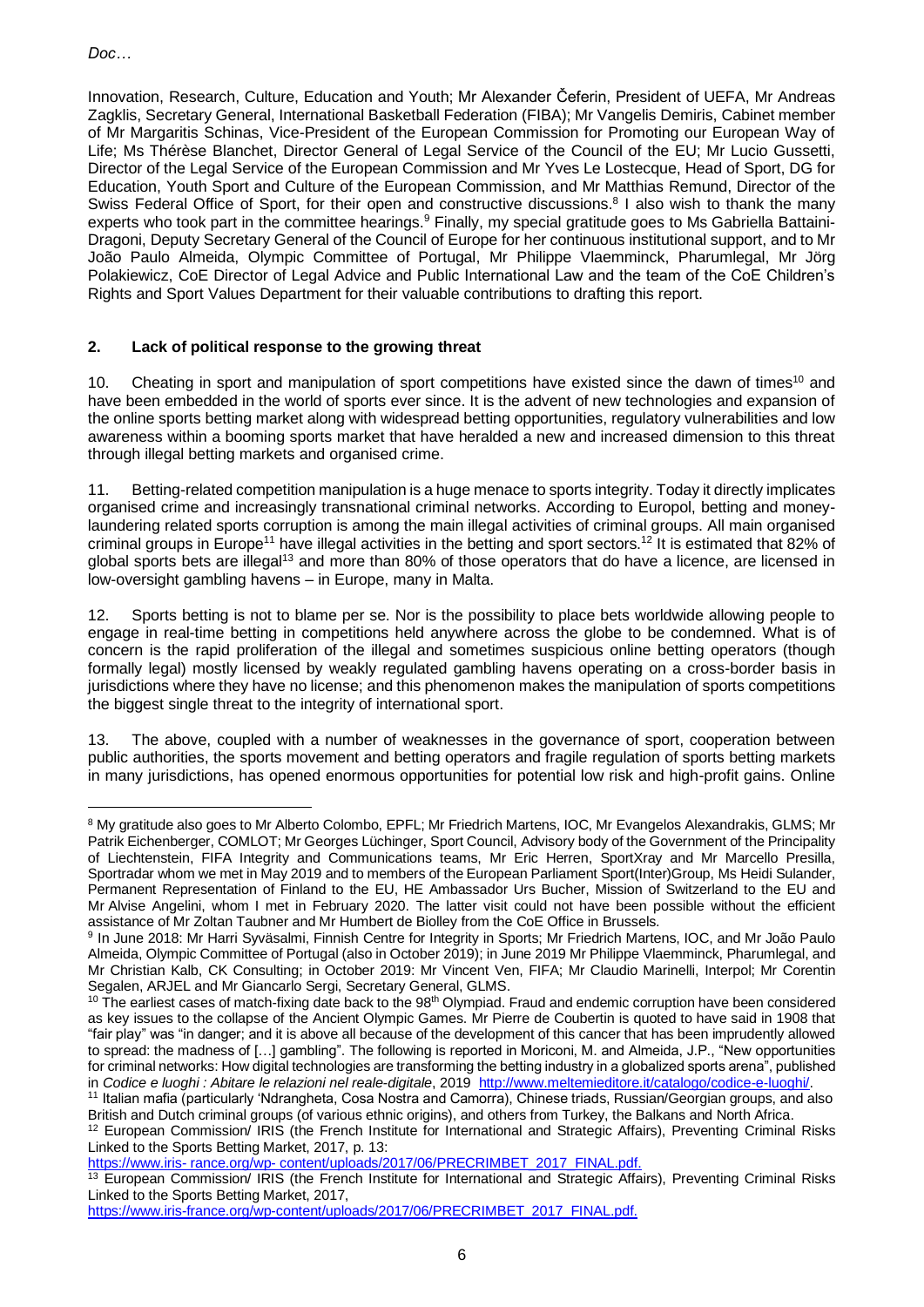betting allows operators a great degree of anonymity, notably the Darknet, and the ability to swiftly move operations from one regulatory regime to another if pressure is applied by the authorities. It is relatively cheap and simple to set up a betting website, providing a perfect means to both fund other criminal enterprises and to help launder the proceeds.<sup>1</sup>

14. The profits are enormous: the amount wagered illegally on sports betting varied between 340 billion and 1,7 trillion USD in 2017.<sup>15</sup>

15. Betting and betting-related manipulation of competitions is also expanding across sports – whereas only a decade ago, football took 98% of the bets, today a huge number of betting operators offer bets on more than 50 different sports, with football representing only 65% of the betting market**.** <sup>16</sup> Football, tennis and cricket have traditionally been the target fields of competition manipulation; however, today basketball, handball, ice hockey and volleyball and increasingly also competitions with minors and many other sports (table-tennis, badminton, hockey, snooker, e-sports, etc) appear to be in the radar of fixers.

16. The same expansion is also reflected in the alerts on suspicious betting activities. The GLMS statistics reveal that of the 579 alerts concerning Europe in 2019, football received 450, basketball 62, ice hockey 22, tennis 16, volleyball 5, handball and table tennis 4, e-sport 3 and badminton 2.<sup>17</sup> These are just some figures that show the magnitude of the problem today. No country could fight alone against this expanding phenomenon.

17. However, the manipulation of sports competitions is not only international or betting-related; it touches absolutely every level of sports practice – from grassroots to high performance level – in multiple forms. Therefore, as laid down in the preamble of the Macolin Convention, public authorities have a responsibility to protect the integrity of sport and for that purpose make sports organisations, governmental bodies, law enforcement, prosecutors, betting operators and data providers work closely together in order to prevent, detect, and prosecute perpetrators and offenders. This is a huge and complex task – as much at local and national as at international level.

18. Given the enormous financial flows feeding corruption and crime, and considering the magnitude of the risks it represents to society and to sport, the fight against the manipulation of sports competitions - including organised crime infiltration into the sports sector and all the threats that this entails to public order, gambling consumers as well as responsible betting, must be considered a priority issue both at national and international level, for it concerns the very fabric of sports values. If these values are undermined, they also undermine the values of the European societies: democracy, the rule of law and human rights.

#### **3. Challenges to the ratification of the Macolin Convention**

19. The Macolin Convention is definitely the most advanced and comprehensive international-level initiative to meet the challenges of fighting sports-betting-related criminal risks. It aims to prevent, detect and sanction competition manipulation as well as to improve information exchange, national and international cooperation between relevant stakeholders involved in sport and in sports betting, whistle-blowers protection, education and prevention, capacity building, conflict of interest measures against illegal sports betting, robust reporting systems, etc. Its implementation will be of pivotal importance for keeping sport safe, credible and socially valued, and yet, its ratification process has seen a succession of difficulties.

20. These difficulties stem at least in part from objective elements of complexity, such as the need for the involvement of numerous stakeholders, considerable human and financial resources, substantial legislative amendments, setting-up national platforms and mechanisms that would guarantee the implementation of its provisions. The pressures from the lobby of betting operators was probably an additional obstacle. However, it is clear that Malta has to date been successful in preventing more than half of the member States of the Council of Europe, through the interpretation of the EU internal regulations, from joining a treaty duly adopted under the Council of Europe Statute. This is a challenge for the co-existence of the European Union *acquis*

<sup>14</sup> Illegal betting in an Asian context, Anti-Illegal Betting Taskforce, Asian Racing Federation, September 2018 [http://www.asianracing.org/uploadmedia/ARF-AIBTF-White-Paper---Illegal-Betting-in-an-Asian-Context.pdf.](http://www.asianracing.org/uploadmedia/ARF-AIBTF-White-Paper---Illegal-Betting-in-an-Asian-Context.pdf)  $15$  Ibid, op cit, p.9.

<sup>&</sup>lt;sup>16</sup> Moriconi, M. and Almeida, J.P., "New opportunities for criminal networks: How digital technologies are transforming the betting industry in a globalized sports arena", published in *Codice e luoghi : Abitare le relazioni nel reale-digitale*, 2019 [http://www.meltemieditore.it/catalogo/codice-e-luoghi/.](http://www.meltemieditore.it/catalogo/codice-e-luoghi/)

<sup>&</sup>lt;sup>17</sup> GLMS 2019 Monitoring and Intelligence Report, p.8. In comparison, in 2018, GLMS had sent 459 alerts: football 359, basketball 45, tennis 18, ice hockey 17, handball 10, volleyball 5 and badminton, cycling, e-sports, rugby and hockey 1.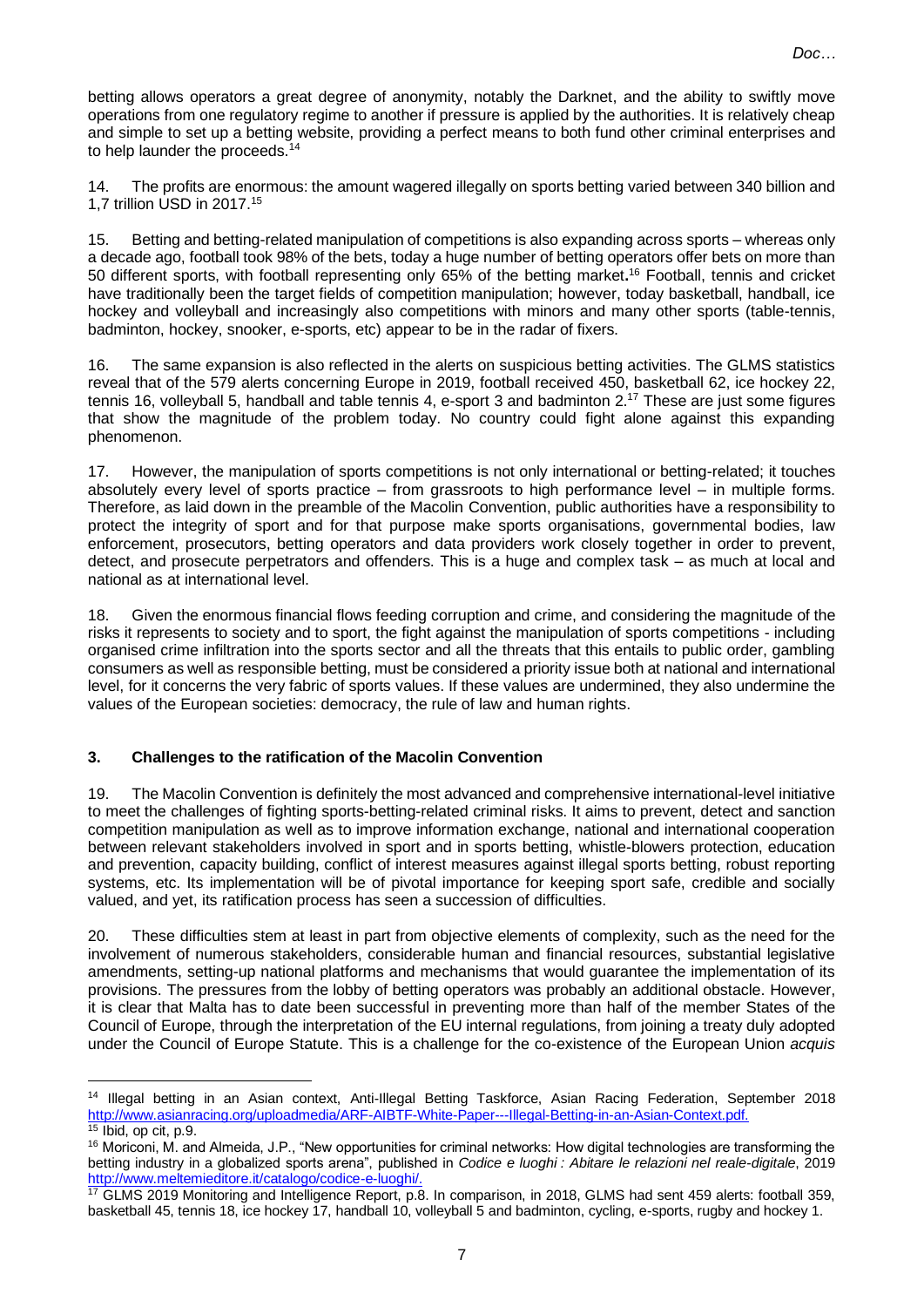*Doc…*

and the Council of Europe's unique treaty-based system. We need to find the right answer to this challenge, also in the spirit of the institutional cooperation that the 2007 Memorandum of Understanding between the Council of Europe and the EU is intended to promote.

# *3.1. Malta's blocking position*

21. Malta, whose economy is heavily dependent on betting revenues, claims that the definition of "illegal sports betting" goes beyond the scope of the Convention and does not contribute to the fight against matchfixing. At the EU level, it also argues that, contrary to the overwhelming caselaw of the Court of Justice of the European Union (CJEU), betting services should benefit from free movement under the Internal Market rules whereby a service licensed in one member State should be accepted in all others. However, it is perfectly clear from the jurisprudence of the CJEU that the principle of mutual recognition is not applicable in this area.

22. Article 3.5.a of the Convention defines illegal sports betting as "*any sports betting activity whose type or operator is not allowed under the applicable law of the jurisdiction where the consumer is located"*. This definition indeed bears consequences to the Maltese gaming sector, since the majority of Maltese-registered online gaming companies take bets in a wide variety of countries.

23. There is an international consensus on the fact that betting companies that want to operate legally cannot disregard the legislation of the jurisdiction where their customers are located. However, Malta challenged this principle at all stages of the preparation of the Convention. At its adoption by the Committee of Ministers, Malta requested a vote and was outvoted. Thereafter, it filed in July 2014 a request for opinion with the CJEU under article 219 (11) of the Treaty of the Functioning of the European Union (TFEU) with a view to clarifying whether the Convention and in particular the definition of "illegal sports betting", read in conjunction with the Convention's betting provisions (articles 9 and 11), was compatible with the EU Treaties. It withdrew this request a year later arguably in anticipation of an unfavourable CJEU ruling. The case law of the CJEU includes over 40 preliminary rulings on gambling, which support that this definition does not cause any issue under European law. The problem is not a legal but a purely political one, and it needs to be handled as such. The Council of Europe Convention is legally neutral, and the vested interests of one single member State should not prevail on the general interest, common to all the others.

24. After the change of government in Malta and having received some indication of a possible new openness of the Maltese authorities to end the deadlock, I met on 29 January 2020 with the Maltese Permanent Representative to the Council of Europe in Strasbourg, Ambassador Joseph Filletti. I received no indication that Malta was considering lifting the current veto at the Council of the EU. However, Ambassador Filetti confirmed that the Maltese authorities were preparing a new proposal, which they intended to submit to the competent Group of Rapporteurs of the Committee of Ministers (i.e. the GR-C) for consideration. This discussion took place on 10 March 2020.

25. The Maltese authorities' suggestion would be to amend the Convention to "clarify" the definition of "illegal sports betting" following the procedure of article 38 of the Convention,<sup>18</sup> once the Follow-up Committee has assumed its functions. To date, Maltese authorities have not communicated a precise text to me or to the Committee of Ministers. However, the idea - as explained orally - would be to state that, for the purposes of the Convention, an illegal sports betting activity is one that is related to the manipulation of sports competitions.

26. I believe it would be anomalous and unwise to open a procedure under article 38 of the Convention just shortly after the coming into effect of the latter and even more so on an issue that was amply debated during its negotiation. Amendments to a convention, if any, should build on the experience gained through its implementation and be aimed at strengthening the system and at ensuring its consistency with evolving situations, but certainly not at weakening it. Instead, any text following the Maltese approach would deactivate the existing definition of illegal sports betting and significantly weaken the system established by the Convention, voiding *de facto* its art. 11 and reducing considerably the scope of the exchanges of information referred to by articles 9.1 a) and 12.3. Indeed, it would make the enforcement of criminal laws of other member States dependent on the proof of a "manipulation", thus counteracting any national legislation prohibiting (certain forms of) betting to protect public order or consumers and hampering the possibility for member States to implement effectively their own gambling laws and policy.

<sup>18</sup> Article 38.1 provides that "*Amendments to articles of this Convention may be proposed by any Party, the Convention Follow-up Committee or the Committee of Ministers of the Council of Europe.*" Article 38.3 indicates that "*The Committee of Ministers shall consider the proposed amendment and any opinion submitted by the Convention Follow-up Committee and may adopt the amendment by the majority provided for in Article 20.d of the Statute of the Council of Europe.*"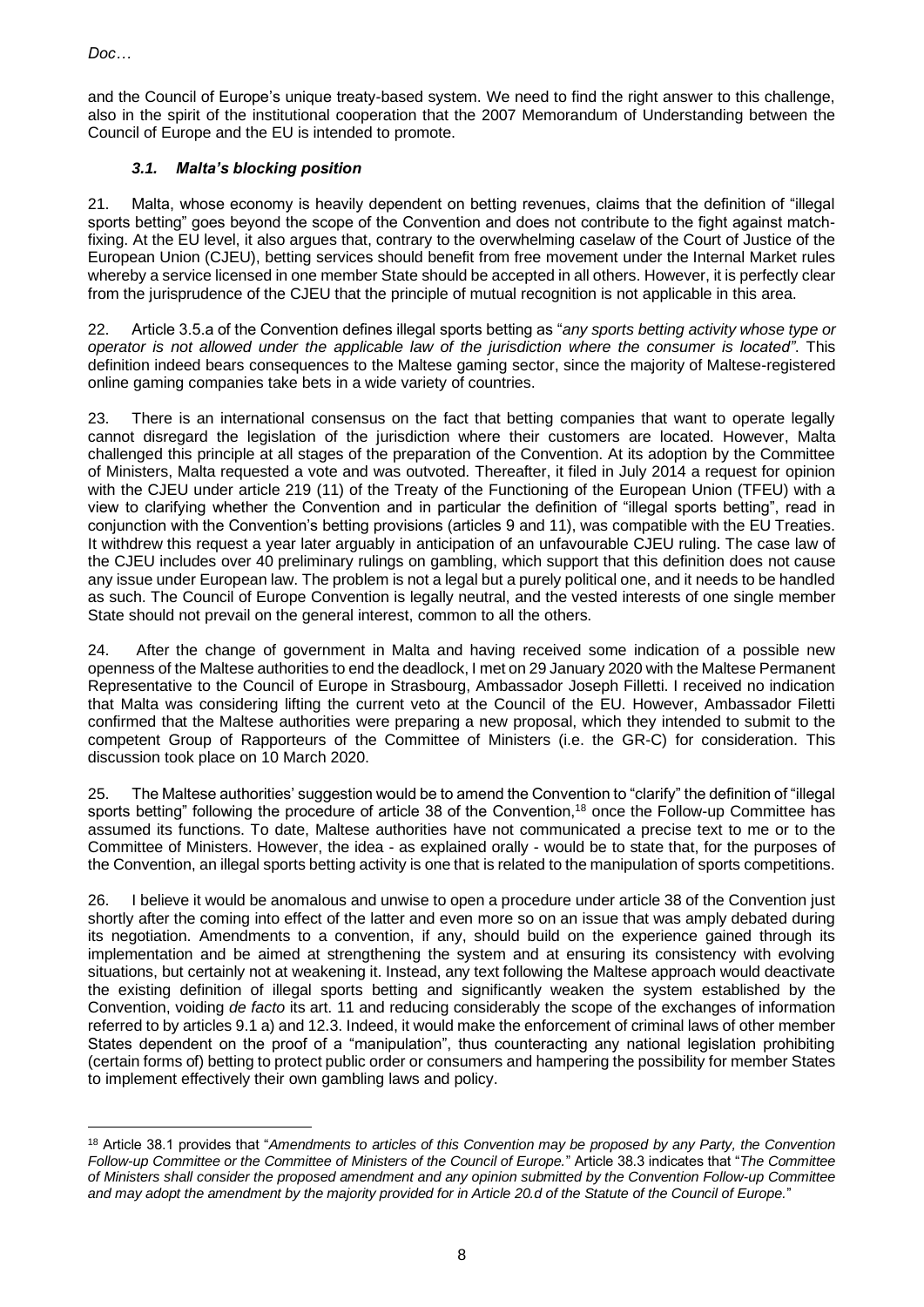27. Furthermore, engaging in a formal amendment procedure could lead some States to suspend the ratification process thus curtailing a positive dynamic that was difficult to initiate. This would paralyse the effective implementation of the Convention and, in addition, set an unfortunate precedent, which would challenge the decision-making process of the Council of Europe, create an imbalance between EU and non-EU member States and pave the way to other possible challenges against new Council of Europe conventions after their adoption. This is not acceptable.

28. I recall here the Assembly's Recommendation 2114(2017) on "Defending the *acquis* of the Council of Europe: preserving 65 years of successful intergovernmental co-operation"<sup>19</sup> which ends with the call on Council of Europe member States "*to abstain from any voluntary action which would result in the weakening of the intergovernmental co-operation which has contributed so much for many decades to effectively uniting the European continent*".

29. That being said, I must recognise the positive steps the Maltese government and parliament have taken in the fight against the manipulation of sports competitions. In 2019, following the entry into force of the "Prevention of Corruption in Sport Act" in the previous year, the Maltese Parliamentary Secretariat for Sport decided to unify the approach to integrity in sport by creating a single agency as of 2021 to deal with antidoping, anti-match-fixing, legislation and investigation and policy and education. This new body will also represent Malta in the Group of Copenhagen, which I read as a positive sign of the Maltese authorities towards the ratification of the Convention.

## *3.2. The positions of the EU institutions*

30. At the EU level, the main obstacle to ratification is not a regulation that can be amended, but a pending decision of the EU Council, which is blocked following a legal opinion by the EU Council legal services.

31. The Macolin Convention is considered as a "mixed-competence treaty", which involves some "exclusive EU competences<sup>"20</sup> and some "shared competences"<sup>21</sup> and upon these grounds should be ratified by both the EU and the EU member States. The EU Council is expected to authorise the European Union to sign the Convention.

32. Due to a duty of loyal co-operation, stemming from Article 4(3) of the Treaty of the European Union (TEU), the EU member States should refrain from ratifying the Convention until an agreement is found on an EU signature. A controversial legal opinion by the EU Council legal services (2015) reportedly concludes that the decision to allow the EU to sign mixed-competence treaties requires a "common accord" i.e. a unanimous consent of all member States to be bound by the Convention with respect to their national competences before the Council could proceed with the adoption, by a qualified majority, of decisions concerning the Union. This is what Malta has been arguing about.

33. Most EU member States are not ready to ignore this legal opinion or to overrule it. Nor have any of the member States, the Commission or the European Parliament been ready to seek an ultimate clarification from the CJEU in this specific case. They are now waiting for the CJEU Opinion on the Council of Europe Istanbul Convention requested recently by the European Parliament to clarify the question on the conclusion of a mixed competence treaty and the application of a common accord requirement.<sup>22</sup> All the same, member States appear to be annoyed by Malta's blocking of the ratification of the Convention. Nonetheless, from an institutional perspective, owing to this requirement of unanimity, they feel enabled to prevent the signature by the EU of a mixed-competence treaty proposed by the Commission.

34. The relevant case law of the CJEU has held that the adoption of a decision authorising the Commission to negotiate a multilateral mixed-competence agreement on behalf of the EU marks the start of a concerted EU action at international level. As soon as a matter is discussed within the EU institutions, the member States are obliged to refrain from acting individually.<sup>23</sup> However, there are also strong arguments against this position.

<sup>19</sup> [http://assembly.coe.int/nw/xml/XRef/Xref-XML2HTML-en.asp?fileid=24212&lang=en.](http://assembly.coe.int/nw/xml/XRef/Xref-XML2HTML-en.asp?fileid=24212&lang=en)

<sup>&</sup>lt;sup>20</sup> On matters of exclusive competence, if no EU position can be adopted, the MS can simply not act at all.

<sup>&</sup>lt;sup>21</sup> The MS have more flexibility in areas of shared competence. There is a duty of prior coordination, but the option of individual MS action is not totally excluded. If the Council does not succeed in adopting a common position of the Union and its MS, the representatives of the MS retain their freedom to express their position on the matter concerned, as long as this does not conflict with the EU acquis. An MS must try to find common ground with the Council, but if this is not successful, it is entitled to act alone.

<sup>22</sup> Pursuant to Article 219(11) TFEU (1/19), this opinion would help clarify whether Article 218(6) TFEU is compatible with the Treaties in the absence of mutual agreement between all member States. See the submission in the Official Journal of the EU, C413/19, 9 December 2019.

<sup>&</sup>lt;sup>23</sup> S. Judgment of 2 June 2005, Commission v. Luxembourg, C-266/03, par. 60.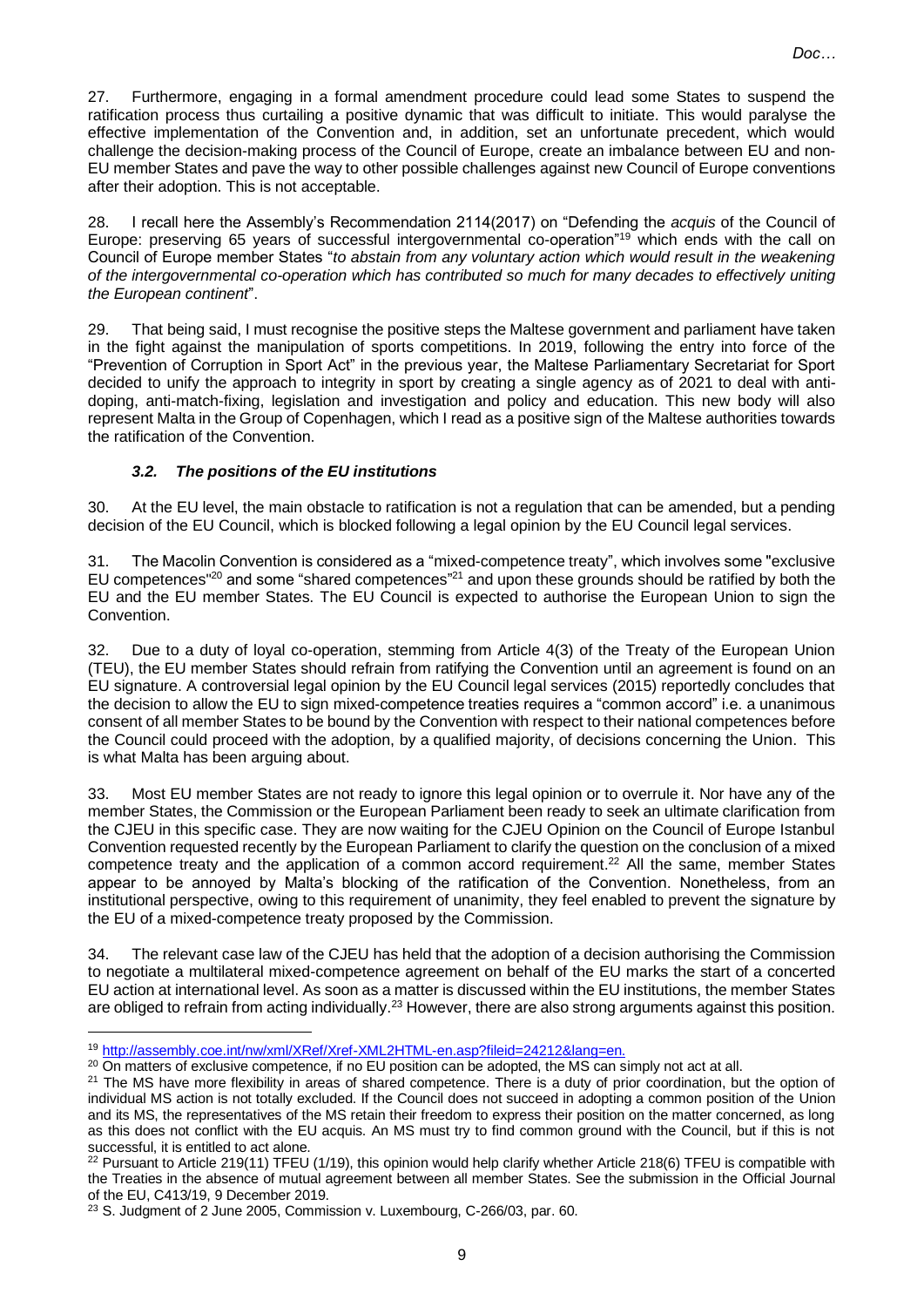*Doc…*

Advocate General Maduro in the case of Commission v. Sweden C-246/07 stated that member States "*must not be caught in a never-ending process, in which a final decision by the Union is postponed to the point of inaction. If that proves to be the case, a decision should be deemed to have been taken and MS should be allowed to act*".

35. The EU Commission disagrees with the "common accord" approach of the Council and deems that the decision should be taken by a qualified majority, as specified in Article 218(8) TFEU, which provides that the EU Council, on a proposal by the negotiator, shall adopt a decision concluding the agreement. Article 218(6)(a) TFEU provides that, where an agreement *"covers fields to which the ordinary legislative procedure applies*", the Council shall adopt a decision concluding the agreement after obtaining consent of the European Parliament. The Convention on the Manipulation of Sports Competitions covers fields to which the ordinary legislative procedure applies.<sup>24</sup> In this respect the Council decision on conclusion should be subject to qualified majority voting pursuant to Art. 218(8) TFEU.

36. In simplified terms, it appears that both EU institutions agree on using a qualified majority for voting on the EU's accession to the Macolin Convention; however, the Council requires the prior consent of all its member States bound by the Convention and the Commission would recommend a direct qualified vote.

# *3.3. Possible avenues to end the EU stalemate*

37. It is not my role to take a stand on the EU applicable provisions and their interpretation. However, from a political perspective, I would suggest that an arguable legal solution should be preferred to an alternative legal approach which leads to a stalemate benefiting only one EU member State. With the coming into force of the Convention and the imminent launch of the Follow-up Committee in autumn 2020, the European Union has every interest to break the deadlock and accelerate the EU accession to this Council of Europe treaty. I believe this would be the right course of action and hope that this will be their decision.

38. If, however, no breakthrough is found quickly enough with Malta, we should strongly encourage other EU member States to follow the example of Portugal, Italy and Greece and to ratify the Convention without waiting for a positive decision from the Council of the EU. It may be argued that in the case of treaties involving shared competences that are "inextricably linked", the duty of loyal cooperation would entail that neither the EU nor its member States can go ahead individually and become a party. Indeed, this is the foundation of the deadlock situation that Malta wishes to maintain; however, the practice in this area does not seem to be univocal. The Commission could in theory open an infringement procedure against those countries which could decide to go for the ratification; but it has no good reason to do so. The Commission does not seem in favour of the stalemate, it has not reacted when Portugal decided to ratify and have not deemed appropriate to do it after the ratification of two other EU member States. As far as I am aware, a growing number of governments are considering bypassing the EU Council decision and ratifying the Convention. If a few more EU countries would take that decision, I trust that many others would follow suit.

## *3.4. Co-existence of the Council of Europe treaty-making procedures and the European Union acquis*

39. The persisting stalemate inevitably evokes the question of the EU participation in Council of Europe treaties. Under the 2007 Memorandum of Understanding, the Council of Europe and the EU have developed a "strategic partnership" based on three pillars: political dialogue, co-operation projects and legal cooperation. The MoU recognises that "*legal cooperation should be further developed with a view to ensuring coherence between European Union law and the standards of Council of Europe conventions*".

40. The very nature of the EU law and its distinct legal order raises complex legal issues for any treatymaking in the Council of Europe. On the EU side, there are concerns not to compromise its own normative acquis, the autonomy and supremacy of the EU law and the EU's legislative process. For the Council of Europe, it is important to preserve its long-standing practice of inclusiveness and participation, on an equal footing, of all Council of Europe's member States in the drafting, implementation and monitoring of common European standards.

41. Due to the increase of EU competences under its Maastricht, Amsterdam and Lisbon treaties, almost all Council of Europe conventions nowadays contain at least some provisions falling within exclusive EU competence and would thereby require to be treated as "mixed-competence" treaties. To require consensus

 $24$  Article 16 TFEU (data protection), Article 82(1) and 82(2) TFEU (judicial cooperation in criminal matters), Article 83(1) TFEU (substantive criminal law), Articles 114 TFEU (establishment and functioning of the internal market), Article 165 TFEU (sports) and Article 207 TFEU (common commercial policy).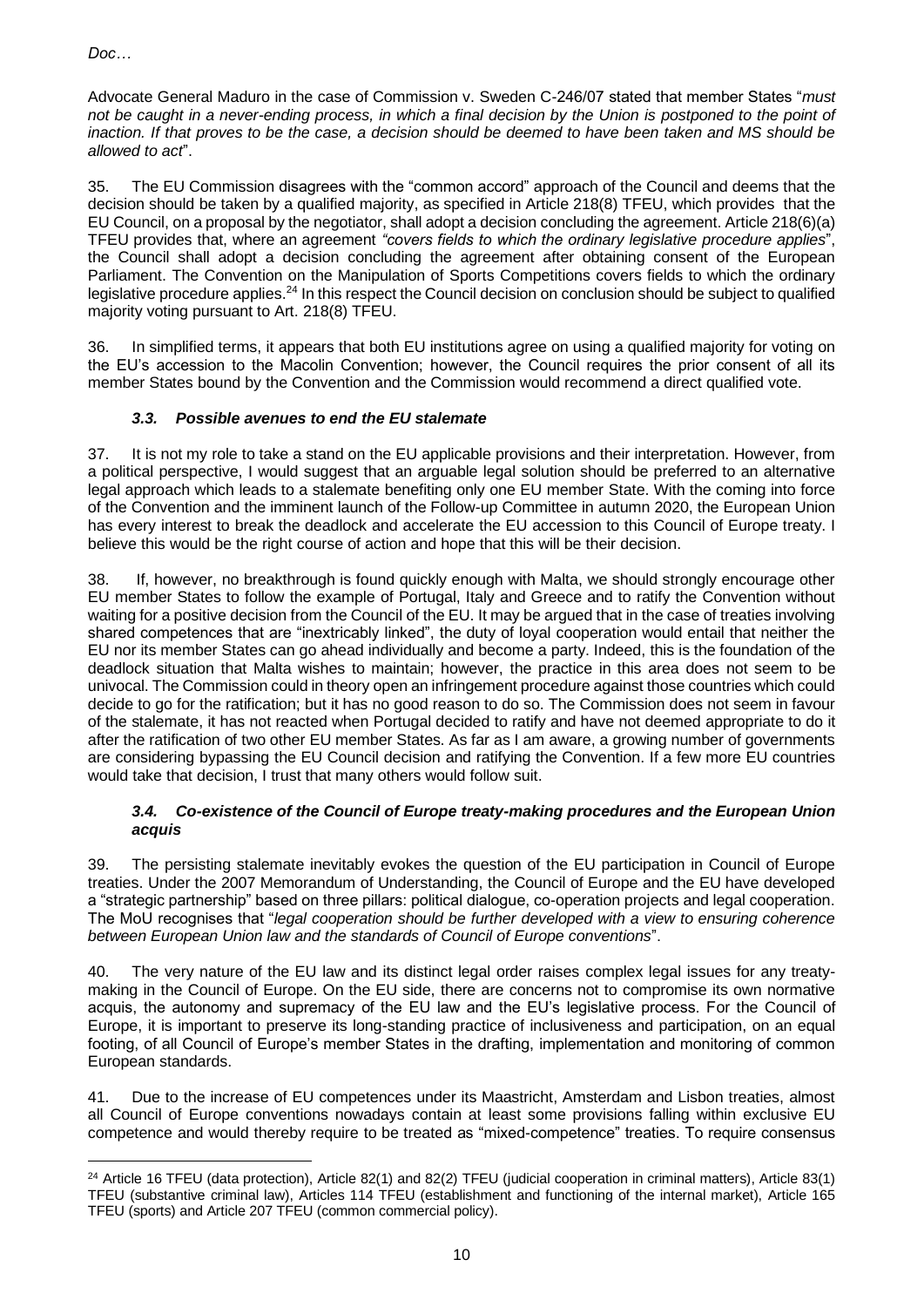by the EU and all its EU member States for the conclusion of a particular Council of Europe treaty would mean in practice – as is the case today with the Macolin Convention – that a single Council of Europe member State that is also a member of the EU could prevent more than half of the Council of Europe member States from joining a treaty duly adopted under the Statute. Such an outcome not only affects the treaty-making procedures within the Council of Europe, but it may also contradict principles of both international and EU law. Applicable procedures under article 218 TFEU foresee decision-making by qualified majority and not by unanimous agreement of all EU member States. From an international law point of view, it may be considered to invoke the concept of "good faith".

42. It would also be important to clarify the position of the EU and its member States in follow-up and monitoring bodies set up under Council of Europe treaties. The adoption of certain of their decisions may fall under article 218 (9) TFEU and thus require decisions in the Council of the EU before the EU member States may adopt them in Strasbourg. What are the consequences in the case that the Council of the EU does not adopt a certain position when it is required to do so under article 218 (9) TFEU? Would the fact that the Council of the EU could not agree a position mean that EU member States vote as they please, or would it paralyse the entire process in the treaty body in question? These are EU internal matters, which nevertheless have the potential to affect the functioning of the Council of Europe mechanisms.

43. In 2017, the Assembly in its report of the Committee on Rules of Procedure, Immunities and Institutional Affairs entitled "Defending the acquis of the Council of Europe: preserving 65 years of successful intergovernmental co-operation"<sup>25</sup> highlighted the need to "*clarify the rules covering the entire process of drawing up or revising conventions to take greater account for example of the needs of non-member States and of the European Union's executive powers so as to avoid any blocking of the process of preparing and ratifying conventions*".

44. Furthermore, in its Recommendation 2114 (2017), it called upon the Committee of Ministers to prepare "*an analysis of the desirability of a European Union–Council of Europe memorandum of understanding on the participation of the European Union in Council of Europe conventions which could provide for general operating rules (such as voting rights, speaking rights, reporting, and financial arrangements)*".

45. I regret that the Committee of Ministers has not so far followed this recommendation by the Assembly and I urge them to revisit the idea of either concluding a specific Memorandum of Understanding or adopting a statutory resolution in order to clarify those incompatibilities, which are already proving harmful to the credibility of the Council of Europe treaties.

## **4. The dangers and consequences of further delays in the ratification process**

46. The five years of unnecessary delays in the ratification process have already resulted in a number of negative evolutions, which risk diluting the essence of the Convention.

- 47. At the political level:
	- The political impasse has brought some stakeholders to use aspects of the Convention, which has led to a proliferation of partial solutions, at times responding to the most urgent problems, but failing to establish a systematic, collaborative and consistent process.
	- The political stalemate has had a detrimental effect in some member States that have ratified the Convention but have experienced a slowdown in setting up their formal national platforms or in a comprehensive implementation of the provisions of the Convention pertaining to the adoption, enforcement and compliance of domestic law relating to the manipulation of sports competitions.
	- The delay between the adoption of the Convention and its entry into force has led certain stakeholders to consider that some of the issues could be re-opened for debate, notably the definition of illegal sports betting, as required by Malta.
	- Some stakeholders have convinced themselves that it may even be possible to avoid ratifying the Convention and that implementing its principles would suffice.

<sup>&</sup>lt;sup>25</sup> Doc 14406, paragraph 67, [http://semantic-](http://semantic-pace.net/tools/pdf.aspx?doc=aHR0cDovL2Fzc2VtYmx5LmNvZS5pbnQvbncveG1sL1hSZWYvWDJILURXLWV4dHIuYXNwP2ZpbGVpZD0yNDAzMyZsYW5nPUVO&xsl=aHR0cDovL3NlbWFudGljcGFjZS5uZXQvWHNsdC9QZGYvWFJlZi1XRC1BVC1YTUwyUERGLnhzbA==&xsltparams=ZmlsZWlkPTI0MDMz)

[pace.net/tools/pdf.aspx?doc=aHR0cDovL2Fzc2VtYmx5LmNvZS5pbnQvbncveG1sL1hSZWYvWDJILURXLWV4dHIuYX](http://semantic-pace.net/tools/pdf.aspx?doc=aHR0cDovL2Fzc2VtYmx5LmNvZS5pbnQvbncveG1sL1hSZWYvWDJILURXLWV4dHIuYXNwP2ZpbGVpZD0yNDAzMyZsYW5nPUVO&xsl=aHR0cDovL3NlbWFudGljcGFjZS5uZXQvWHNsdC9QZGYvWFJlZi1XRC1BVC1YTUwyUERGLnhzbA==&xsltparams=ZmlsZWlkPTI0MDMz) [NwP2ZpbGVpZD0yNDAzMyZsYW5nPUVO&xsl=aHR0cDovL3NlbWFudGljcGFjZS5uZXQvWHNsdC9QZGYvWFJlZi1XR](http://semantic-pace.net/tools/pdf.aspx?doc=aHR0cDovL2Fzc2VtYmx5LmNvZS5pbnQvbncveG1sL1hSZWYvWDJILURXLWV4dHIuYXNwP2ZpbGVpZD0yNDAzMyZsYW5nPUVO&xsl=aHR0cDovL3NlbWFudGljcGFjZS5uZXQvWHNsdC9QZGYvWFJlZi1XRC1BVC1YTUwyUERGLnhzbA==&xsltparams=ZmlsZWlkPTI0MDMz) [C1BVC1YTUwyUERGLnhzbA==&xsltparams=ZmlsZWlkPTI0MDMz.](http://semantic-pace.net/tools/pdf.aspx?doc=aHR0cDovL2Fzc2VtYmx5LmNvZS5pbnQvbncveG1sL1hSZWYvWDJILURXLWV4dHIuYXNwP2ZpbGVpZD0yNDAzMyZsYW5nPUVO&xsl=aHR0cDovL3NlbWFudGljcGFjZS5uZXQvWHNsdC9QZGYvWFJlZi1XRC1BVC1YTUwyUERGLnhzbA==&xsltparams=ZmlsZWlkPTI0MDMz)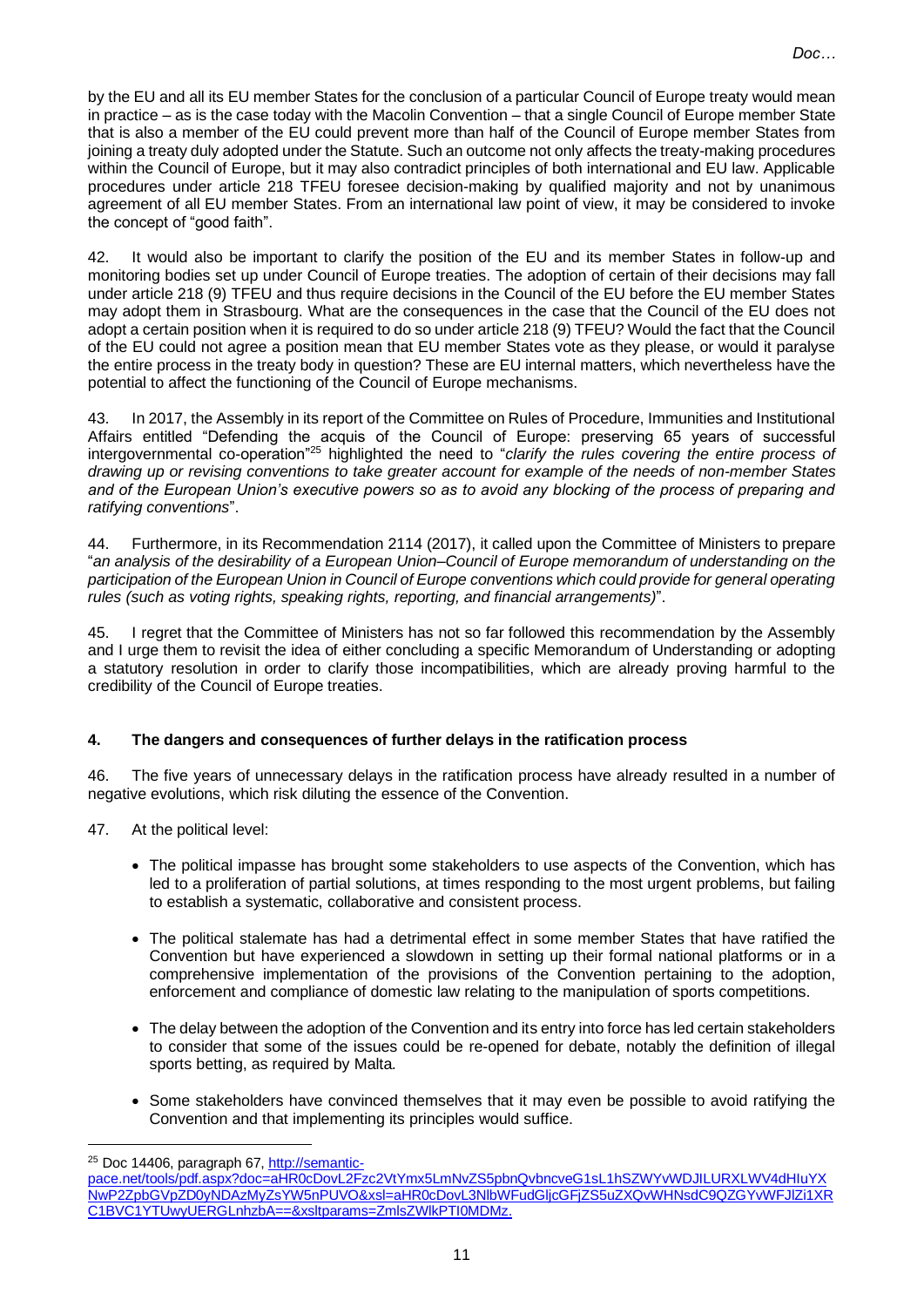## 48. At the legal level:

- More than 30 National Platforms exist today. Through the so-called "Group of Copenhagen", the Council of Europe has established an informal cooperation framework that is helping these platforms to align with the Convention provisions. However, international cooperation to enforcing law and order and taking legal action against organised crime cannot be done on the basis of informal arrangements only; it requires a binding legal framework that only the Macolin Convention can offer.
- The Convention is intended to provide a legal basis to the exchange of information (including personal data), which are crucial for effective criminal enquiries and pursuits. In the absence of ratification, a lot of useful information might become unavailable for investigation and prosecution.

49. This is a dangerous game, which plays into the camp of manipulators and criminal networks who thrive on legislative and operational loopholes and profit from the lack of a common front. Partial solutions are no solutions. The fight against competition manipulation can only be dealt with effectively if a large number of states ratify the Convention and take the necessary measures to set up strong, independent and professional multidisciplinary national platforms, proper monitoring systems, sanctioning measures, awareness and education programmes and adequate international cooperation moving from the good will of a few stakeholders working in silos to the capacity and effectiveness of an independent network system able to provide a global response to a global threat as laid down in the preamble of the Convention.

## **5. Moral commitment by the Council of Europe institutions**

50. The much delayed coming into force of the Convention makes me wonder whether the Council of Europe have fully employed all the avenues to resolve the difficulties connected with the EU accession and pulled all efforts to spur the accession of non-EU member States to the Convention. The last Conference of the Council of Europe Ministers responsible for Sport, held in Tbilisi in November 2018, stressed "*the importance of the rapid entry into force of the Council of Europe Convention on the Manipulation of Sports Competitions*" (para 23) and invited the Committee of Ministers to "*call upon the member States that have not done so yet, to sign*  and ratify the Council of Europe Convention on the Manipulation of Sports Competitions" (para 24.d.).<sup>26</sup> However, this was (and is) not sufficient.

51. We might wish to call upon the EU Council's ministers to end the deadlock at the EU level; but our priority should be to place sport competition manipulation far higher on the political agenda of the Council of Europe itself and of its member States.

52. Our Assembly has its own role to play to reach out to lawmakers on sport manipulation issues and to raise awareness on the benefits of ratifying and efficiently implementing the Macolin Convention. This would require stronger responsibility and commitment from individual parliamentarians and parliaments, but also synergies and pooling of good practice through an inter-parliamentary forum for awareness and discussions.

53. At a committee hearing on 25 June 2019, the Deputy Secretary General of the Council of Europe, Ms Gabriella Battaini-Dragoni, underlined that with the then 6 ratifications and another 31 signatures, most member governments had done their homework. The ball was in the camp of national parliaments who should ratify this important Council of Europe treaty. However, I fear that sport issues lie even lower on national parliaments' agendas, being often hidden in diverse parliamentary committees and rarely getting the attention they deserve (mostly only as reaction to scandals in the media). I therefore strongly support the idea that the Parliamentary Assembly should organise an inter-parliamentary conference, bringing together the chairs and rapporteurs of all relevant parliamentary committees of national parliaments of the Council of Europe member States in order to highlight the importance of overcoming the obstacles related to the ratification and implementation of the Convention.

54. We should also bear in mind Resolution 2199 (2018) "*Towards a framework for modern sports governance*",<sup>27</sup> which regretted that there was too little co-ordinated parliamentary action or international parliamentary partnership that would allow parliamentarians to have a credible stakeholder voice in the current debate on sports governance and integrity outside the scope of individual reports.

<sup>&</sup>lt;sup>26</sup> [https://search.coe.int/cm/Pages/result\\_details.aspx?ObjectID=09000016808ec30a.](https://search.coe.int/cm/Pages/result_details.aspx?ObjectID=09000016808ec30a)

<sup>27</sup> [http://assembly.coe.int/nw/xml/XRef/Xref-XML2HTML-en.asp?fileid=24443&lang=en.](http://assembly.coe.int/nw/xml/XRef/Xref-XML2HTML-en.asp?fileid=24443&lang=en)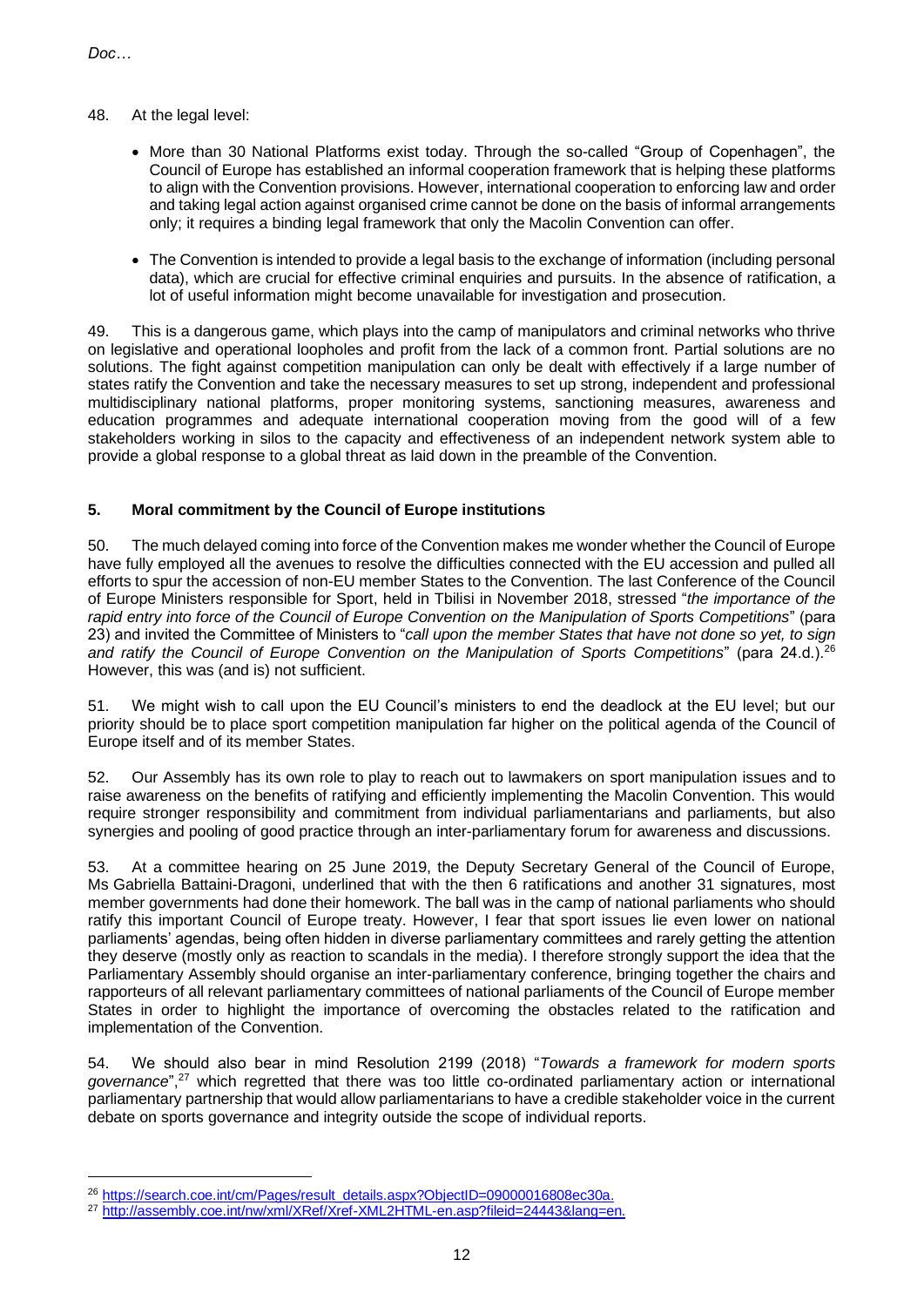55. Time is precious. The Council of Europe should seize the momentum of the recent entry into force of the Convention and the imminent launch of the Follow-up Committee to reach out to all its member States through a strong political advocacy campaign.

56. Over the two years that I have followed this file, I have been impressed by the dedication and the amount of work that the responsible Council of Europe secretariat has put into doing the preparatory work for settingup the structures, polishing concepts, facilitating the setting-up of national platforms, running the KCOOS+ (Keep Crime out of Sports) outreach project with different stakeholder groups. All this has been done with extremely limited human resources. I appeal to the organisation to provide adequate resources that would enable much wider advocacy and putting in place a proper communication strategy on the Convention within and beyond the organisation, carrying out monitoring under the mandate of the new Follow-up Committee and expanding the highly valued KCOOS+ project.<sup>28</sup>

#### **6. Looking beyond the ratification of the Convention**

57. The Convention's Follow-up Committee will start working in autumn 2020. Albeit small in its initial composition (possibly 7 parties to the Convention), it will have to not only agree on its terms of reference and rules of procedure, but it will also have to take many bold decisions that will have a long-term effect. This committee will be the first and a unique standard-setting body to give a global response to tackle sports competition manipulation, the role which will be to resolve many pending issues through multi-stakeholder dialogue and to guide the different energies into finding innovative solutions.

58. Unfortunately, not all well-functioning National Platforms of the Group of Copenhagen will be able to participate in the work of the Follow-up Committee from the outset. Article 30.3. of the Convention grants the right to the Follow-up Committee to invite, by a unanimous decision, any State which is not a Party to the Convention, any international organisation or body, to be represented by an observer at its meetings. They will, however, participate without the right to vote. Signatory parties cannot automatically participate in the deliberations either. This highlights even more the benefit for the 31 signatory states to ratify the convention in order to fully participate in joint decisions.

59. As the leading multi-stakeholder body, the Follow-up Committee should be encouraged to go beyond its statutory functions and devise a global strategy on fighting sport competition manipulations. An effective fight against sport competition manipulation functions on the principle of connected vessels, linking several policy areas, notably betting/gambling, sport, law enforcement and data protection. These areas are normally working in silos and would rarely connect to one another. The lack of comprehensive expertise is precisely one of the reasons that has made it so difficult for countries to implement or to ratify the Convention.

60. Awareness, education and training, prevention and capacity building - from grassroots to high performance sport - have been consensually outlined by governments, experts and sport governing bodies as well as non-governmental sport associations<sup>29</sup> as priorities to safeguard the integrity of sport and protect competition stakeholders from various sorts of manipulation of sports competitions. I have identified additional areas that are not directly covered by the Convention, which appear to me to be of particular concern, without which there can be no effective fight against corruption and manipulation in sport possible. I hope these issues, as presented below, can be raised during the first encounters of the new Follow-up Committee.

61. First, the improvement of sports betting integrity regulatory policies, including responsible gambling, protection of minors and vulnerable people, protection against gambling addiction, consumer education and protection (in particular minimising misleading advertising and unfair commercial practices), preventing money laundering and the fight against crime in general, and indicating ways of how to overcome these significant challenges.

62. Several member States have recently moved forward to amend their betting and gambling legislation to impose restrictive measures to tackle these issues in several key dimensions as advertising, sponsoring, compliance with research, education and awareness on gambling related harm by licensed operators.<sup>30</sup>

<sup>&</sup>lt;sup>28</sup> New projects as EPOSM address the prevention of match-fixing: Evidence-based Prevention of Sporting-related matchfixing involves the CoE as associate partner.

 $29$  Associations as ENGSO and Panathlon are playing an important role in advocating enhanced sport integrity policies.

<sup>&</sup>lt;sup>30</sup> For instance, Italy, UK and Spain have introduced relevant measures of safer gambling, with licensed operators committed to driving up standards, protecting vulnerable customers and reducing harm caused by problem gambling behaviours, as well as calling for a total ban on broadcast advertising by operators (Italy, UK), thus sending a strong message to the world of sport that often looks upon the sports betting industry as a mere revenue source.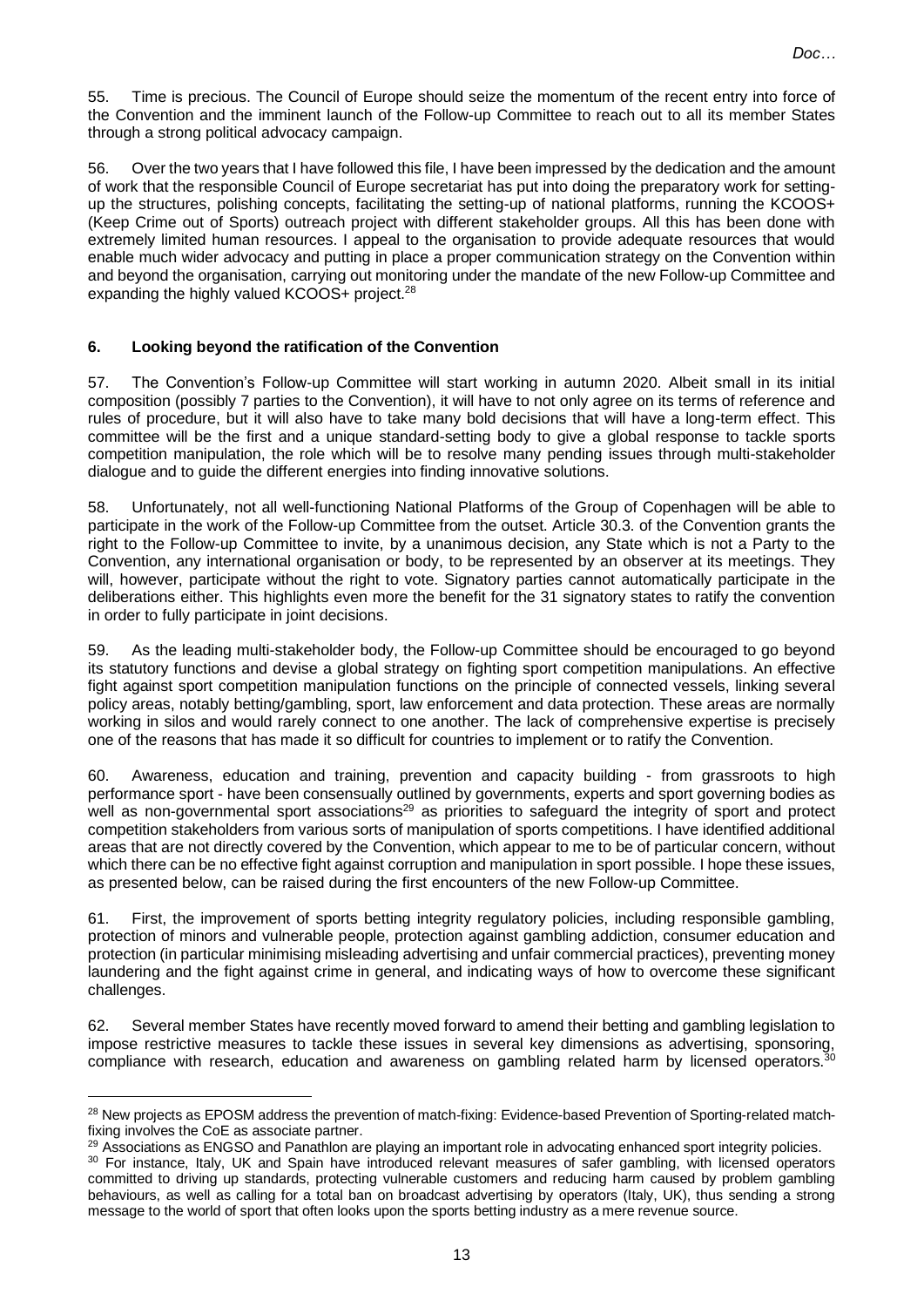However, these are national measures, which risk having considerable enforcement challenges to regulate online services that are intrinsically cross-border in nature and therefore having very limited jurisdictional reach of national regulators. The global threat needs global responses.

63. At the EU level, gambling falls under the principle of subsidiarity, which means that it is regulated at national level. Cooperation between national regulatory authorities, including on enforcement, is pursued within the framework of the Cooperation Arrangement concerning online gambling services concluded in 2015. Leading online gaming and betting operators comply with the CEN<sup>31</sup> Workshop Agreement on Responsible Remote Gambling Measures (CWA 16259: 2011).<sup>32</sup> Also, the World Lottery Association and European Lotteries (EL) have elaborated extensive corporate social responsibility (CSR) and security certification rules including responsible gaming standards. The EL has also adopted a strong ethical code on sports betting and a commitment to fund sports. Nevertheless, this remains a self-regulatory mechanism.

64. The Assembly's Recommendation 1997 (2012) on the need to combat match-fixing recommended the Committee of Ministers to study "*the possibility of harmonisation of European legislation on sports betting, taking account of the legislation and prerogatives of the European Union, and drawing up guidelines in this respect".*<sup>33</sup> Although overall harmonisation is in today's context not a desired option, I would suggest that our Assembly could look again into the idea of drawing up some specific guidelines on sports betting integrity.

65. The second issue of concern is that of conflict of interest. Sports integrity services play a pivotal role to monitor and alert suspicious, irregular and illegal sports betting. These services have been provided through, amongst others, a business model where commercially driven companies acquire the data rights from the sports rights holders and monetize these through substantial commercial contracts with betting operators, regulators and sport organisations, whilst using the provision of integrity services as a leverage in such a deal.

66. The opacity around this business model poses serious issues for independent and neutral integrity services demanding for more clarification and guidelines on potential conflicts of interest and misuse of inside information for these companies pursuant to article 10 of the Convention for sports betting operators, notably when integrity services represent a minor part of substantial data contracts later commercialised to a wide array of stakeholders.

67. Therefore, I strongly recommend particular remedies and guidelines towards a clear separation between sports integrity service providers and sports data and sports betting data providers.

68. My third big concern is advertising of gambling and sponsoring events or teams by gambling operators. As was said in one of our committee hearings, if the visible advertising of betting operators' logos on the outfits of sporting teams was no longer permitted, we would already see a big change in mentality. Indeed, several jurisdictions have prohibited gambling advertising, mostly as a prevention measure against addiction. Nevertheless, sports betting revenues represent a significant commercial stream for the sustainability of the European dimension of sporting development that cannot be overlooked, notably when bookmakers set partnerships to support sports. National lotteries also play a very important although often a very different role, by providing support for example with the allocation of funds to good causes.<sup>34</sup> Such support programmes should consider clear provisions to hold sport organisations and competition stakeholders accountable to deliver education and training sessions on sports integrity and apply regulations for combating manipulation of sports competitions.

69. It is a similar situation with sponsoring of sport by gambling operators which generates conflicts of interest and allows the sponsoring companies to get inside information and which can influence the teams and fans. It would be unwise to impose a full ban on sponsoring. Rather, a clever approach is needed, compelling betting operators, as lotteries already do through the ethical code on sports betting, to impose mandatory provisions on the sponsoring agreements with sports organisations on education, prevention and training on sports integrity, namely manipulation of sports competitions. These kinds of strategies would also strengthen the collaboration between these two worlds on the issue of integrity moving the current short-term financially driven relation to a broader collaborative partnership where money and revenues are not the single issue at stake.

<sup>&</sup>lt;sup>31</sup> European Committee for Standardisation.

<sup>32</sup> [https://www.cen.eu/news/brochures/brochures/GamblingMeasures.pdf.](https://www.cen.eu/news/brochures/brochures/GamblingMeasures.pdf)

<sup>&</sup>lt;sup>33</sup> http://assembly.coe.int/nw/xml/XRef/Xref-XML2HTML-en.asp?fileid=18267&lang=en.

<sup>34</sup> For example, on an annual basis, members of the European Lotteries give more than two billion Euros to sport at European level.